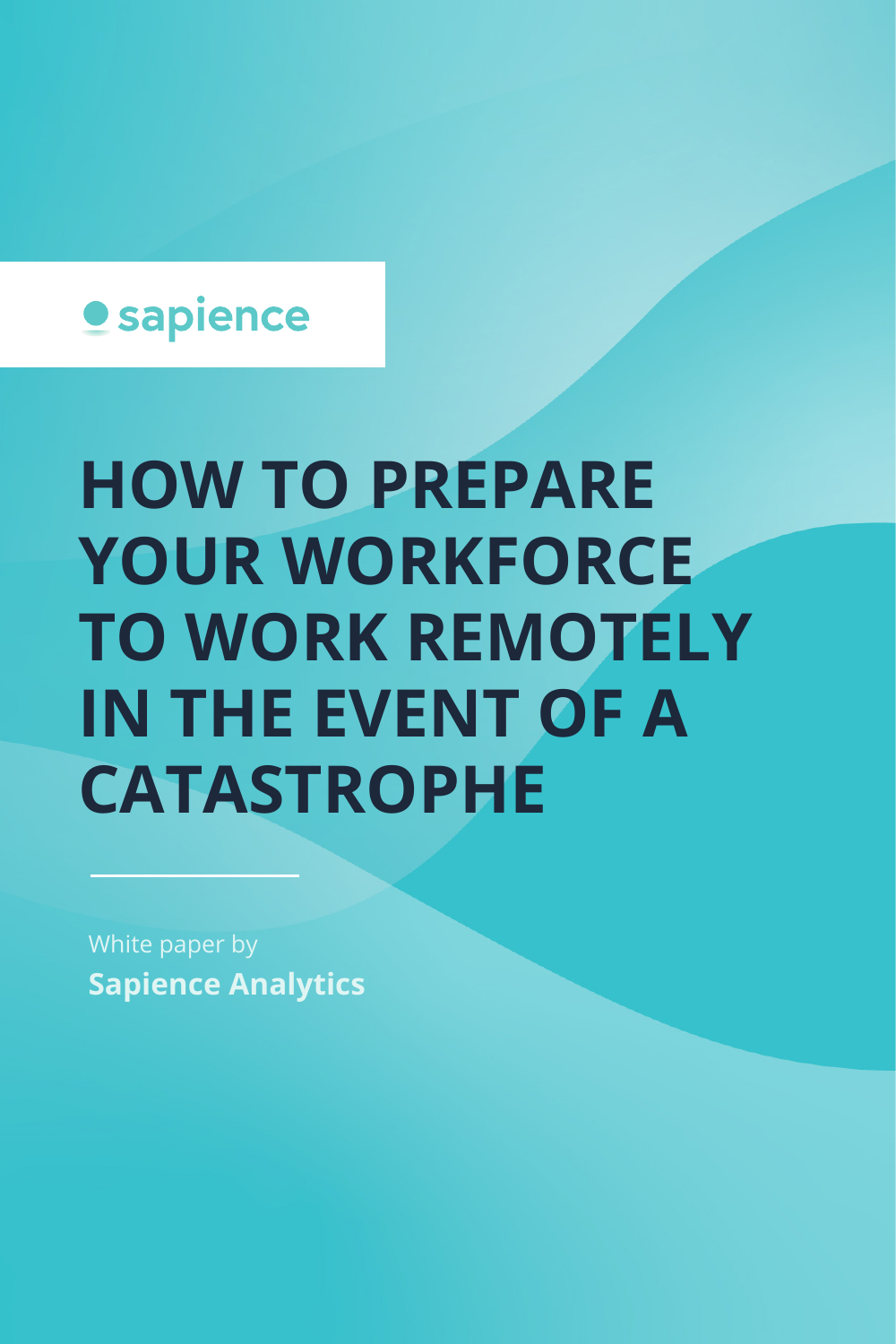## **ABSTRACT**

As the saying goes, we live in interesting times. The same global forces that drive international commerce and innovation can also drive the lightning-fast spread of humankind's oldest nemesis, pathogenic organisms. In addition, today's global business community has to deal with newer concerns like widespread disruption from extreme weather events.

It seems clear that if your business doesn't have an enterprise-wide crisis management plan, it's past time to build one. Thanks to digital transformation, the technological infrastructure that will enable your workforce to remain productive is already available. In preparation for any possible event where employees' physical presence is not critical to performing their duties yet your business productivity remains paramount, this document serves as a how-to guide to ensure your company is ready to implement a remote workforce.



#### **THE CONTINGENCY PLAN**

The goal is to develop a contingency plan that will not only keep your business running during times of unforeseen catastrophe, but will also reduce risk by encouraging your employees to stay out of harm's way by working from home. This plan should be ready to serve any subset of employees or even individuals, as we've recently seen with self-imposed or informal quarantine situations in response to COVID-19. Briefly, here are the three main steps to developing a remote-work contingency plan:

1. Determine what work within your operations can be done remotely by analyzing responsibilities, tasks, and the employee roles that perform them. One generalized rule of thumb is that any job that does not require physical activity within the office (which could be anything from sorting the mail to operating heavy machinery) may be a candidate for remote working.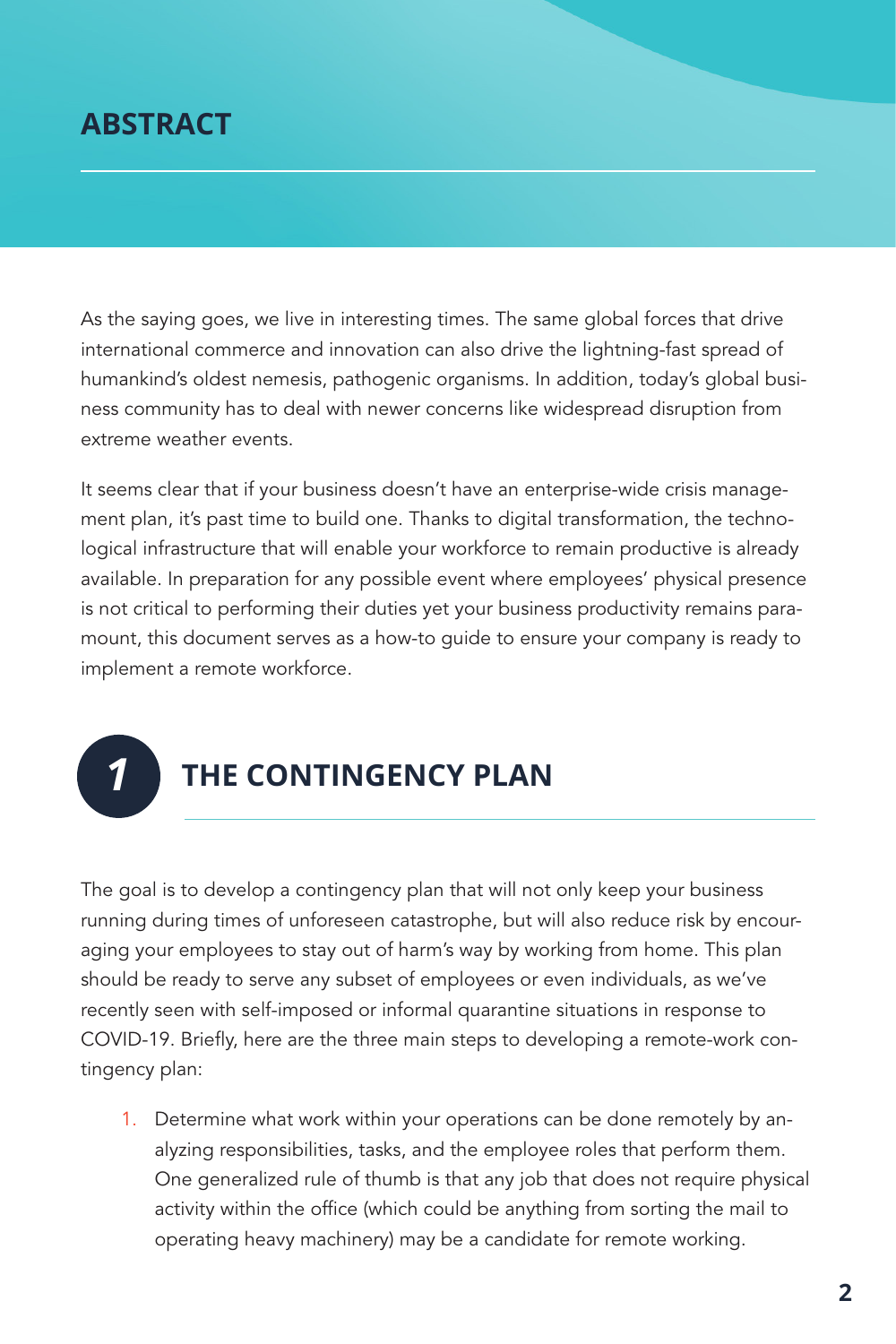- 2. Prepare both employees and managers to be effective by setting accurate expectations, developing outcome-based performance measures, and establishing accountability.
- 3. Ensure availability of the technology and tools that will enable the remote workforce to communicate, collaborate, and maintain supportive, meaningful interactions. These tools include infrastructure requirements like reliable Internet connections, instant messaging, screen sharing, even mobile phone connections and devices.

## **STRUCTURING COMPLIANCE** *2*

Many companies find that establishing a remote workforce involves undergoing a cultural shift from oversight and rewards based on time (such as attendance and work anniversaries) to evaluation of performance based on goal-setting, project milestones, and other concretely definable accomplishments. Employees and managers must agree to comply with objective measures such as enterprise-wide work standards, meeting deadlines, preparing work for use by others, etc.

The plan must include actionable steps to identify and solve problems early in the work cycle, including reallocating responsibilities if necessary. It must also include training your managers to efficiently use real-time digital project management toolsand to conduct objective performance reviews.



# **SUPPORTING EMPLOYEE PRODUCTIVITY**

The next step beyond compliance is to foster an environment that allows for true employee productivity. Understanding work-related activities so management can have a clearer picture of employee productivity and objectively measured productivity levels will help keep the company running even without workers being physically present.

Developing this framework during standard operations helps establish productivity benchmarks that are critical to implementing successful work-from-home programs.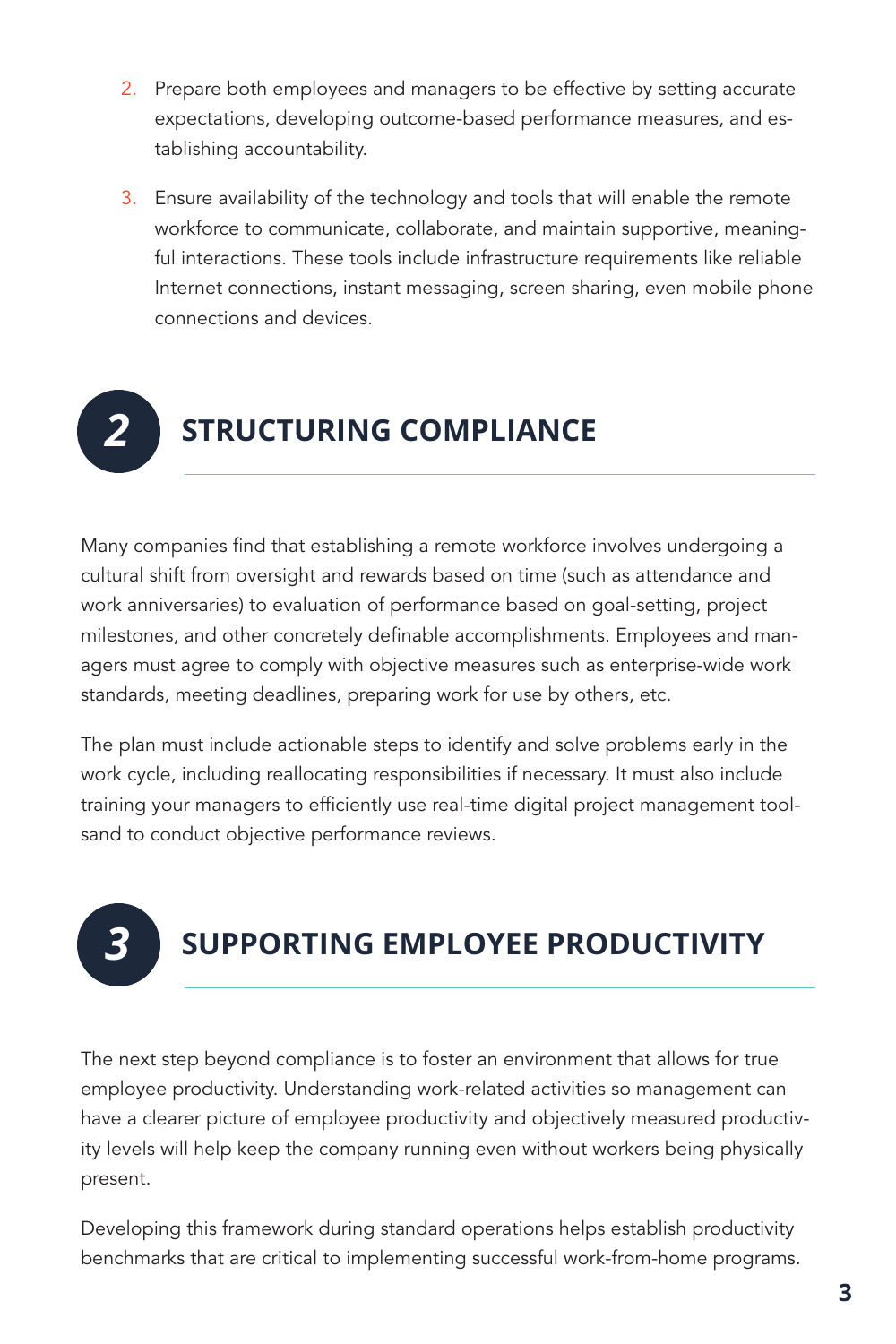These benchmarks should include actual time spent completing work (including each's team core responsibilities), attending meetings, etc. Then goals can be set as necessary to minimize distractions, eliminate unproductive habits, and increase actual productivity levels wherever needed.

Once these benchmarks and goals are established, they hold constant no matter where any employee works from. They become the objective standards against which any employee's efforts can be judged, instead of relying on "the time put in at the office." Your managers should have a built-in platform for determining the success of any project or team, as well as mentoring and managing employee effortand output.

**The next step beyond compliance is to foster an environment that allows for true employee productivity.**



## **FACILITATING COLLABORATION**

Encouraging innovation and collaboration is an area of such heavy concern that some early adopters of work-from-home programs scaled back or eliminated their programs for fear of damaging it. The intervening years, however, have seen an explosion of communication and productivity tools that means your employees never have to feel isolated or out of touch with their teammates or managers.

For your contingency plan to be effective, continuous and two-way, feedback is a must. Support communication and collaboration through project management tools, task and transaction systems, and rewards and recognition solutions. Videoconferencing is an effective tool for establishing rapport and creating the bonds that negate feelings of isolation or loneliness.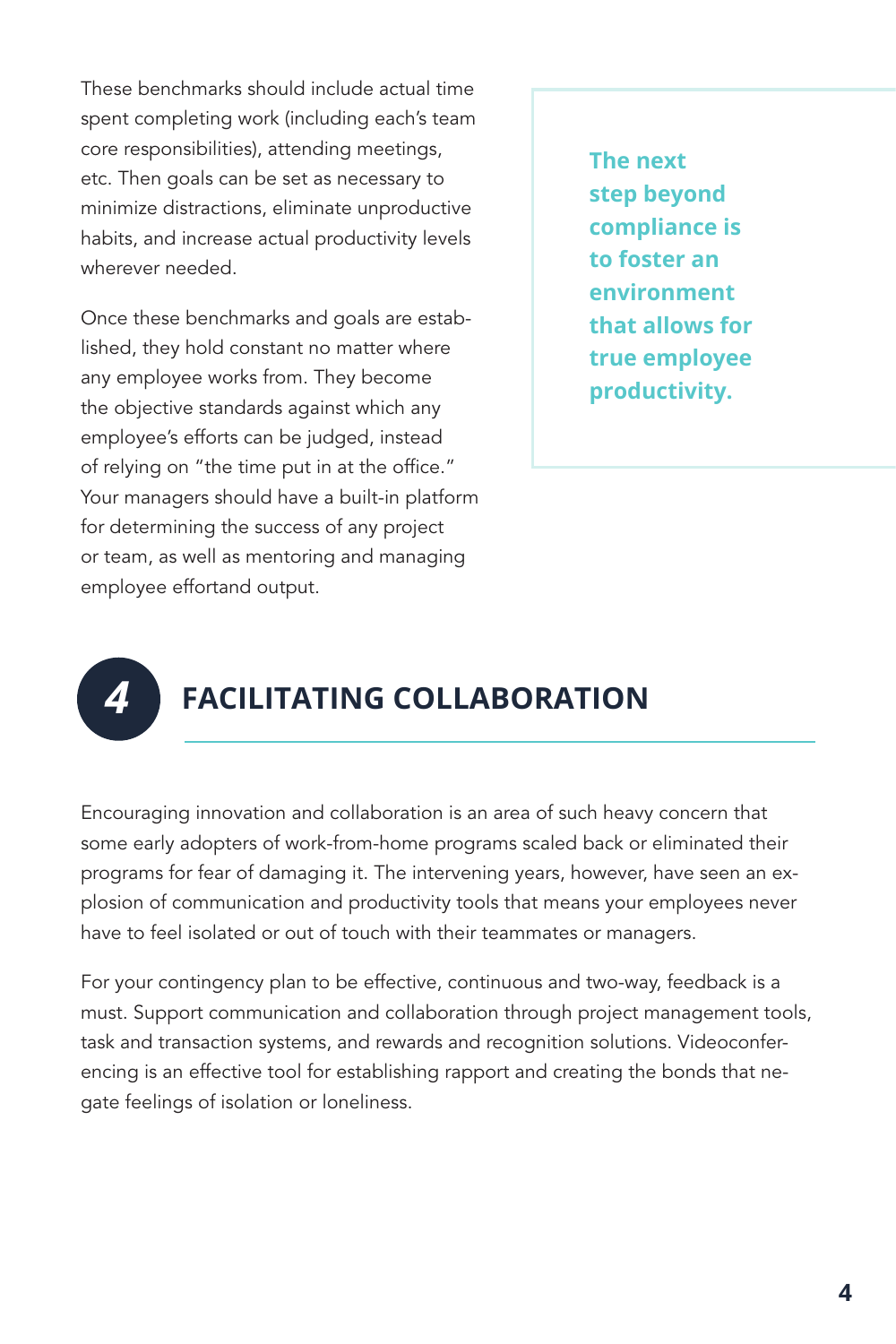#### **ENABLING EMPLOYEES' WORK-LIFE BALANCE**

In contrast, today's remote employees may suffer from the opposite concern: Feeling overconnected, as if they must always be "on" in order to justify their remote status. Your remote plan should include educating employees about this phenomenon and offering tips to combat it, such as creating a posted schedule and a consistent location for work just as they'd have in the office, quieting distractions like texts and emails at certain times, and developing routines or rituals that formalize the beginning and end of each workday.

*6*

*5*

## **WHY WAIT FOR A CRISIS?**

As you develop this enterprise-wide contingency plan, you may become more familiar with the organizational benefits of having a flexible workforce – such as reduced operational costs, less geographic hiring restraints, and a more satisfied workforce

with less absenteeism -- and consider giving it a try through a non-crisis pilot program. Inform this decision with the latest data around remote productivity, including Sapience Analytics' own findings.

For example, after analyzing some 500,000 hours of data around work trends and patterns, we have found that work-from-home employees spend two more hours per day (on average) on computer projects than their in-office counterparts, and 1.8 more hours a day engaged in more focused core work activities as compared to their in-office colleagues.

**As you develop this enterprisewide contingency plan, you may [...] consider giving it a try through a non-crisis pilot program.**